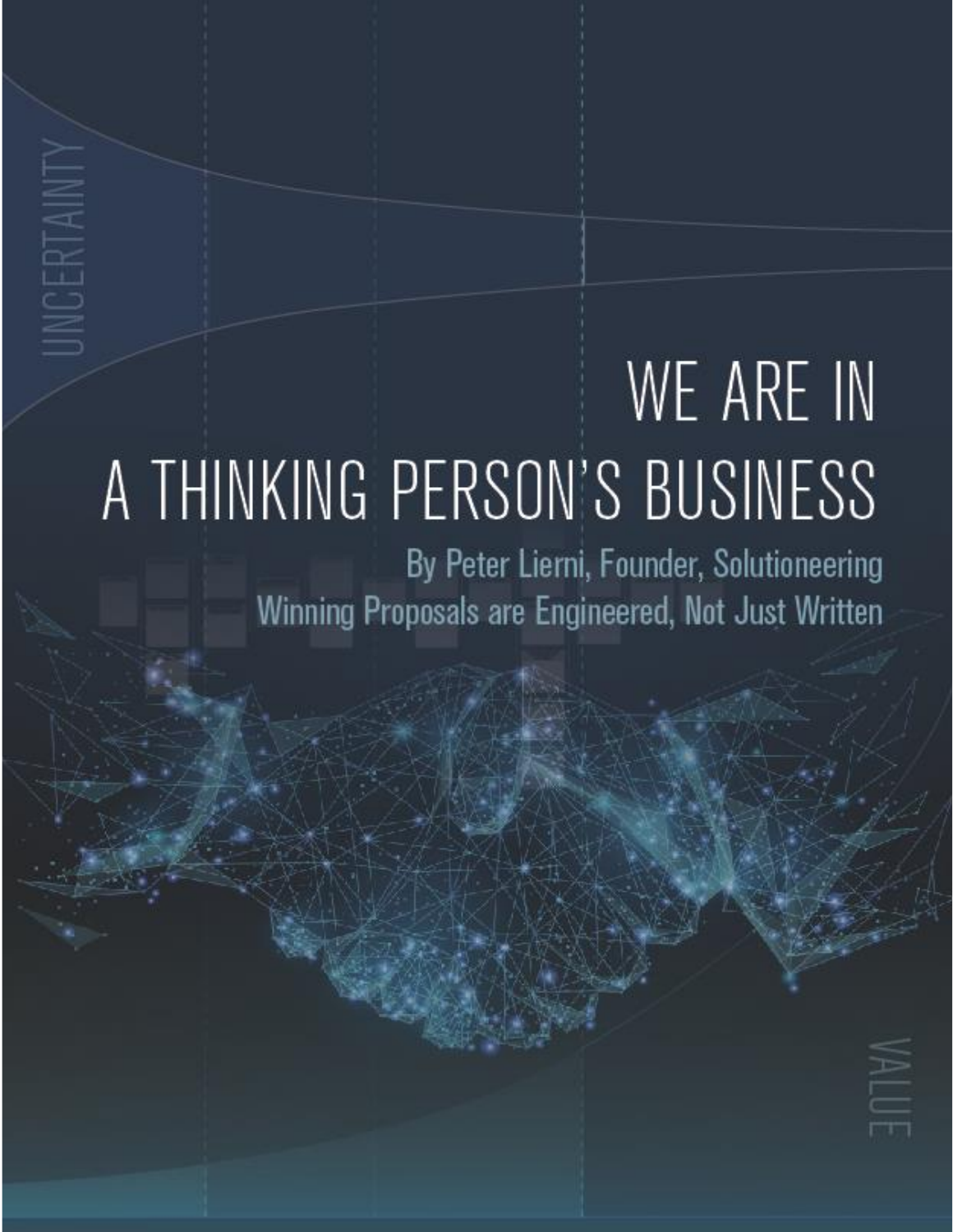## **We Are in A Thinking Person's Business**

## **By Peter Lierni, Founder, Solutioneering | Winning Proposals are Engineered, Not Just Written**



*The mission of government is too important and its challenges too complex to treat winning competitive government bids as a transactional activity or just another process. Critical thinking is required to ensure that the right company wins to help government succeed.*

We are all products of our environment in one way or another. As a young man, I was in the United States Navy aboard surface ships. Life was demanding with the expectation that we were always "prepared" to succeed at the mission.

Later in life as a civilian, I took that attitude with me as I consulted across numerous U.S. federal government agencies. When I supported my government clients, I made sure that *"I did my homework"* to provide them

the most benefits realization and risk mitigation to support their mission.

The consulting firm that I worked for provided scientific, engineering, technical, and advisory services. It had to compete for the work and win to provide the services to the government. The contracts that we won ranged in the 10s to 100s of millions of dollars.

We were acquired at some point by a larger company for \$236.95 per share. Despite this success, issues were evident to me over time, as I supported capturing new business for the company and defended existing accounts.



We were not squeezing out uncertainty during the business development lifecycle to 1) increase our probability of winning the

competitive pursuit, 2) execute contracts we won to meet and exceed all of the customer's cost, schedule, and performance expectations, and 3) be profitable.

The bottom line is that we were not truly doing what was necessary to increase the value of our enterprise. Plus, with the initial acquisition and then another, competitive intelligence and intellectual capital were lost over time, and overall company value diminished.



The founder of the firm that was initially acquired was a Ph.D. and a brilliant man. He would say, *"We are in a thinking person's business."* His quote paralleled the sentiments of American industrialist Henry Ford, who said, "*Thinking is the hardest work there is, which is the reason why so few engage in*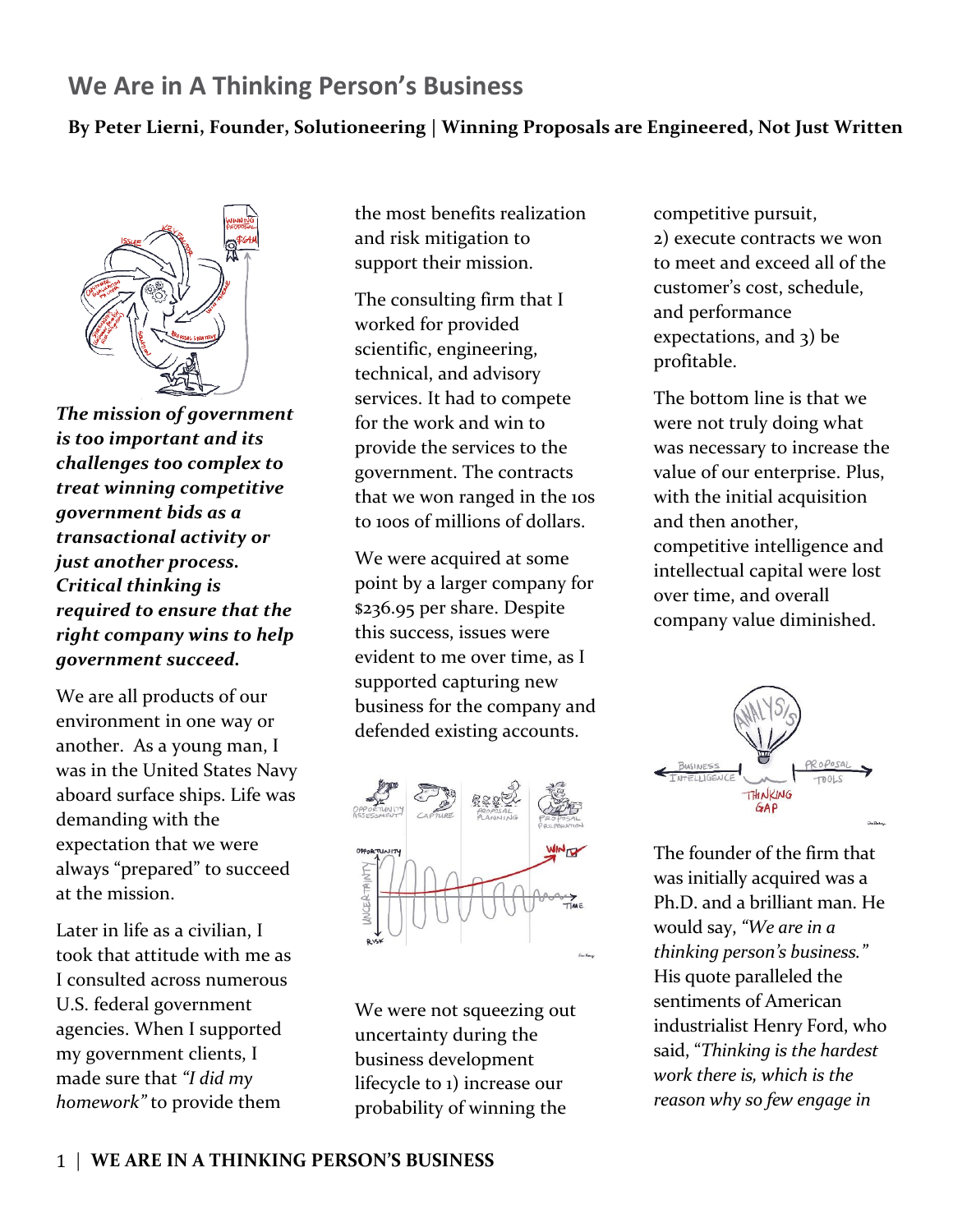*it."* These quotes resonated with me, and I used them to formulate my own approach to winning competitive pursuits, *"Winning Proposals are Engineered, Not Just Written."*



This resulted in my developing a framework to address these concerns― the *[Solution Engineering](https://www.solutioneering.company/)  [Framework](https://www.solutioneering.company/)*. I applied it at federal, state and local, and international levels with success. Application of the framework has contributed to more than \$790M in wins to date.

There is even a published book about the *Solution Engineering Framework* titled "[Solution Engineering.](https://www.amazon.com/Solution-Engineering-Winning-Proposals-Engineered/dp/173377940X/ref=sr_1_1?crid=2D1LD9RTUN3G0&keywords=solution+engineering+book+peter+lierni&qid=1648774650&sprefix=lierni+solu%2Caps%2C489&sr=8-1)" It forms the basis for a course that I teach.

In life, with every measure of progress and success comes new obstacles. My clients would say to me *"Peter, you are the product and that is a problem for us."* In other words, we cannot scale our success in our company with

winning competitive pursuits without you guiding us through application of the framework.

The aforementioned obstacle was compounded by the challenges of the global pandemic (e.g., getting the same face-to-face



collaborative analytical and strategic rigor to determine how to win a high-dollar competitive pursuit as if working in the same conference room at the office with my associates).

French-Romanian playwright Eugene Ionesco said, *"It is not the answer that enlightens, but the question."* I had many and diverse questions at this point. In particular, *"Is there a cloud-based 'thinking tool' that enables collaborative competitive pursuit analysis to easily answer the most important question in a competitive pursuit: "Why Your Company?" If "yes," is it built on a proven business capture framework that has* 

*enabled hundreds of millions of dollars in competitive wins and increases both customer and company value?"* I knew that such a tool would prove to be very valuable to Chief Executive Officers (CEOs), Chief Financial Officers (CFOs), and Chief Growth Officers (CGO) in both the business-to-government market space (where I play) as well as the business-tobusiness market space―wherever winning competitive pursuits is essential to business growth.

This resulted in development of the [Solution Engineering](https://www.solutionengineeringtool.company/)  [Tool \(SET™\)](https://www.solutionengineeringtool.company/), which is offered as a software-as-a-service solution. SET is a living pursuit plan or a plan focused on competitively winning a specific business opportunity. In the commercial space, a pursuit plan is commonly referred to as an "opportunity plan," whereas, in the government space, it is commonly referred to as a "capture plan." In the traditional sense, a pursuit plan is a framework—a series of folders or buckets in which you assemble and organize data by topic.

SET, though, is collaborative; analytical; strategy, solution, and customer/company value-focused. All data in SET for a specific opportunity is